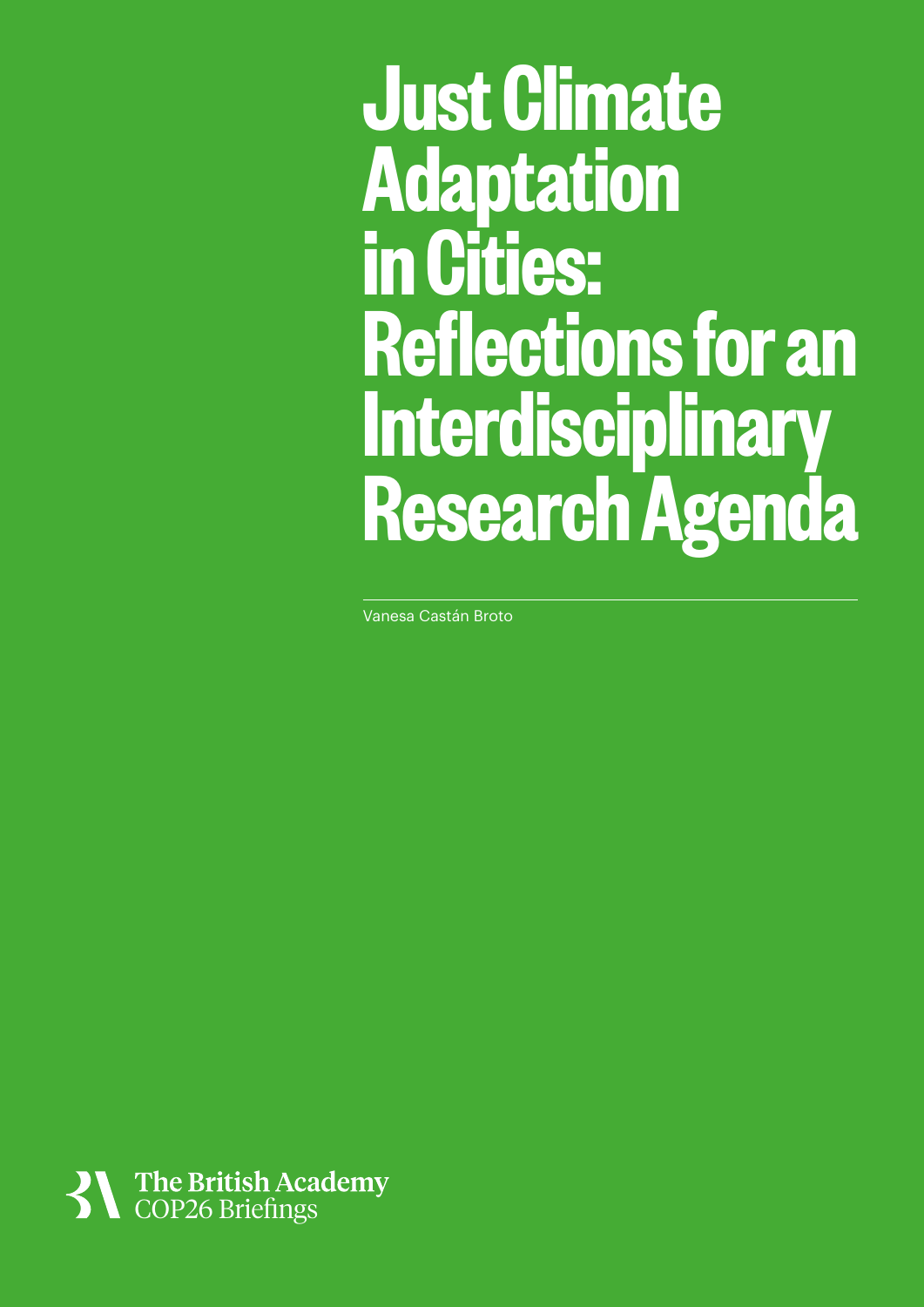#### **About the Author**

Vanesa Castán Broto is Professor of Climate Urbanism at the Urban Institute of the University of Sheffield. Her research focuses on the governance of global environmental change in the urbanisation age.

#### **Acknowledgements**

The author would like to thank the participants who attended the British Academy roundtables on Cities and Climate Justice and Cities, Adaptation and Resilience in July 2021 for their contributions to the discussion; Sarah Birch, Amy Bogaard, Lucy Bond, Stefan Bouzarovski, Harriet Bulkeley, Marianna Cavada, Sarah Curtis, Richard Dawson, David Dodman, Lauren England, Jon Ensor, Alexandre Gagnon, Jaideep Gupte, Saleemul Huq, Rebecca Ilunga, Jacqui Karn, Sukanya Krishnamurthy, Anaclaudia Marinheiro Centeno Rossbach, Colin McFarlane, Katie McQuaid, Caren Levy, Diana Mitlin, Ana Mijic, Nick Nisbett, Erwin Nugraha, Catalina Ortiz, Emmanuel Osuteye, Mark Pelling, João Porto de Albuquerque, Lakshmi Rajendran, Manoj Roy, Hanna Ruszczyk, Harry Smith, Faith Taylor, Renata Tyszczuk, Antonis Vradis, Tony Wall, Ya Ping Wang.

#### **About the COP26 Briefings Series**

The British Academy's COP26 Briefings Series aims to raise awareness of the importance of the humanities and the social sciences in understanding the complex human and social dimensions to environmental challenges and their solutions. We are convening our community, bridging sectors and disciplines, integrating insights to help inform policy, and encouraging interdisciplinary learning.

The briefing has been peer-reviewed to ensure its academic quality. The views expressed in the briefing are those of the authors and are not necessarily endorsed by the British Academy, but are commended as contributing to public debate.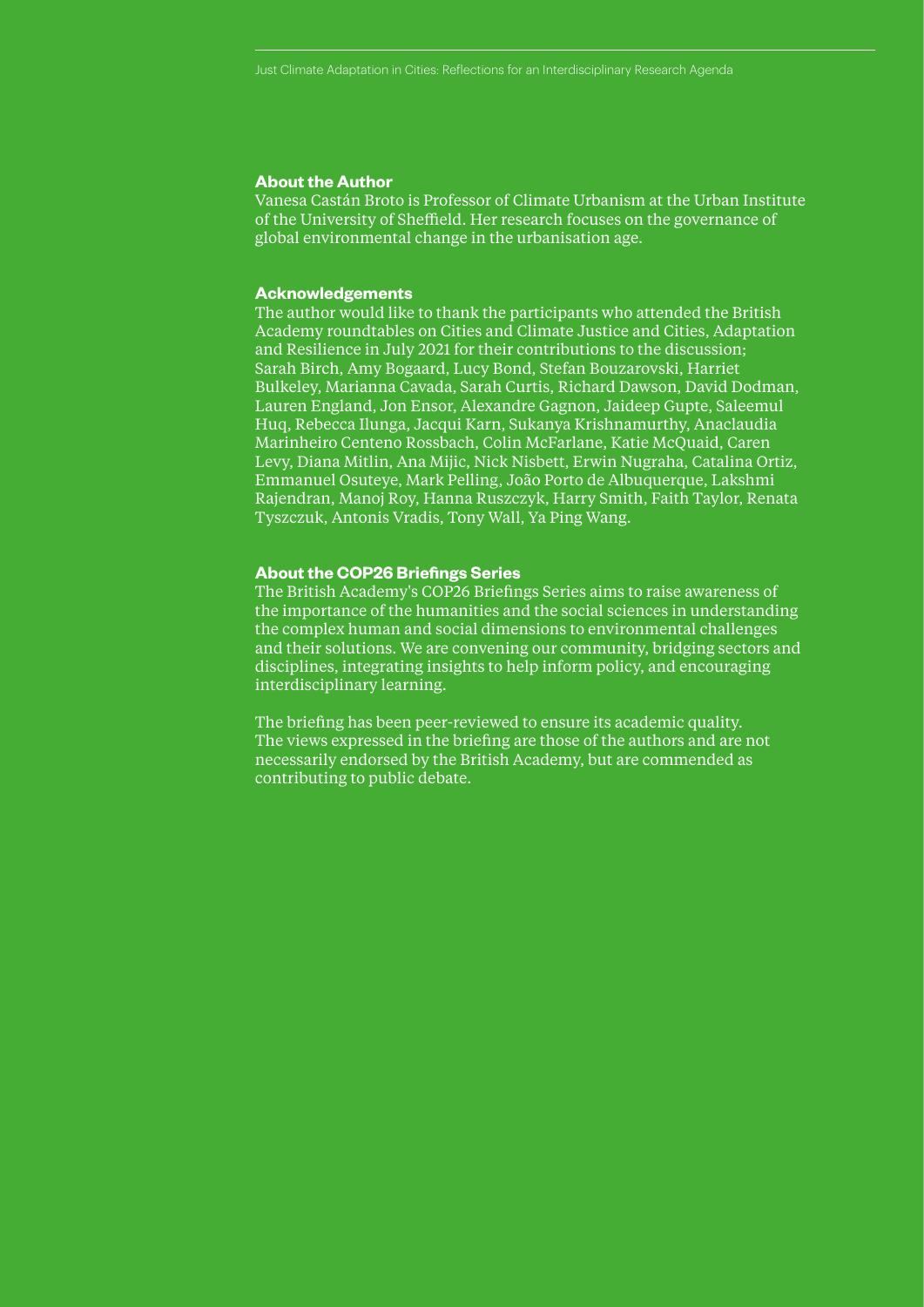### **Abstract**

The briefing focuses on three critical points for understanding what just adaptation means for cities:

- 1. The reconfiguration of the physical environment in urban areas to respond to new adaptation demands;
- 2. Demands for inclusive adaptation that challenge the systems that create inequality and discrimination;
- 3. The dynamics of power and action, reflecting upon who can deliver just urban adaptation in contemporary cities.

Just urban adaptation requires recognising the multiple ways in which climate change shapes cities, through its impacts but also through human responses to it. Just urban adaptation action must also consider existing housing and infrastructure legacies, often shaped by colonial histories and existing practices that enable habitation. Ideas of just adaptation are also closely tied to the production of urban adaptation knowledge, especially whose knowledge counts and whose doesn't count when it comes to decision-making. The humanities and social sciences drive a research agenda that puts just urban adaptation at the centre of collective responses to climate change.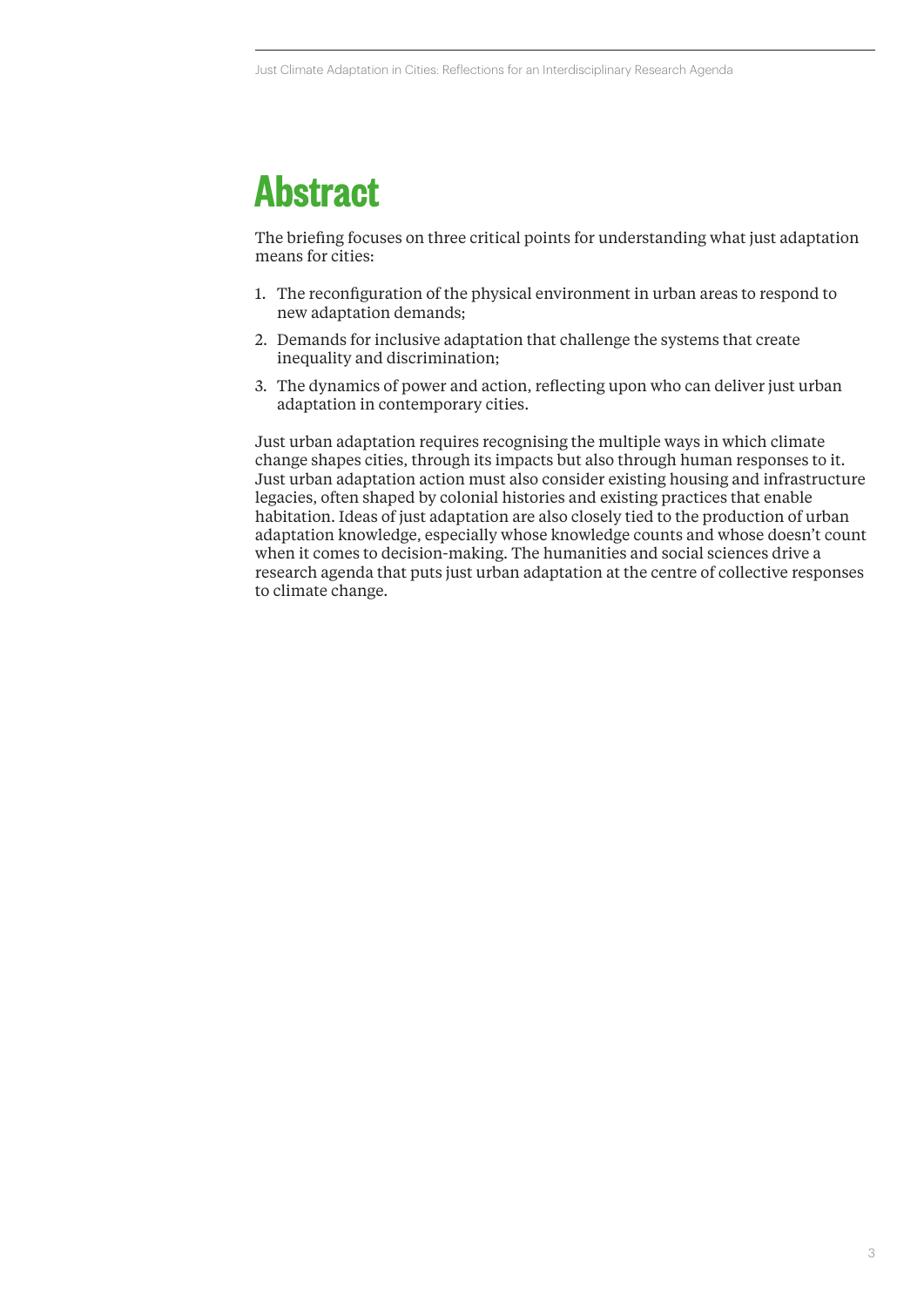#### **Introduction**

The contribution of Working Group I to the Sixth Assessment Report of the Intergovernmental Panel on Climate Change, published on 9 August 2021, states that human influence on the climate system is now 'an established fact', and its impacts are already apparent.<sup>1</sup> Urban areas will be affected directly (for example, by frequent extreme climate events, sea-level rise, and increased probability of flooding) and indirectly (for example, by large-scale ecosystem and social processes such as migration or disruption to supply chains). New findings on the relationship between regional and urban climate suggest that urbanization also exacerbates impacts such as heatwaves and precipitation.

Adaptation to climate change<sup>2</sup> will likely be a critical challenge for cities in the 21st century. Local and regional governments, businesses, and people will seek to protect lives, life opportunities, and material assets. Adaptation is also redefining the urban economy, with a new set of demands on maintaining safety. It poses new burdens in urban areas, although some people also find that adaptation creates opportunities, from those who see urban adaptation as a source of financial opportunities to those who link urban adaptation to the need to deliver fairer, more inclusive urban futures. The Global Commission on Adaptation argues that an investment of \$1.8 trillion from 2020 to 2030 could generate \$7.1 trillion in total net benefits.<sup>3</sup> Urban areas already require investments in climate-resilient infrastructure to improve services such as housing, transport, water, sanitation, drainage, and waste management. Whether or not urban areas can meet adaptation challenges, adaptation actions will have consequence. The differential impacts of adaptation on communities are already palpable across urban space.

Urban adaptation generates a new landscape of urban adaptation policies that intersects with the social infrastructure of cities. Increasing concerns about how inequality and discrimination shape adaptation possibilities, alongside questions about the aims and goals of adaptation, put justice at the center of debates on urban adaptation.<sup>4</sup>

Scholars within the humanities and social sciences are already contributing to understanding what just adaptation means for cities. The briefing focuses on three critical points of this discussion: the reconfiguration of the physical environment in urban areas to respond to new adaptation demands; the demands for inclusive adaptation that challenge the systems that create inequality and discrimination; and the dynamics of power and action, reflecting upon who can deliver just urban adaptation in contemporary cities. In conclusion, just urban adaptation requires recognising the multiple ways in which climate change shapes cities, through its impacts but also through human responses to it. Just urban adaptation action must

<sup>1</sup> IPCC (2021). *Climate Change 2021: The Physical Science Basis. Contribution of Working Group I to the Sixth Assessment Report of the Intergovernmental Panel on Climate Change* [Masson-Delmotte, V., P. Zhai, A. Pirani, S. L. Connors, C. Péan, S. Berger, N. Caud, Y. Chen, L. Goldfarb, M. I. Gomis, M. Huang, K. Leitzell, E. Lonnoy, J. B. R. Matthews, T. K. Maycock, T. Waterfield, O. Yelekçi, R. Yu and B. Zhou (eds.)], Cambridge University Press.

<sup>2</sup> The IPCC defines adaptation as follows: "In human systems, the process of adjustment to actual or expected climate and its effects, in order to moderate harm or exploit beneficial opportunities. In natural systems, the process of adjustment to actual climate and its effects; human intervention may facilitate adjustment to expected climate and its effects." In: IPCC, 2018: Annex I: Glossary [Matthews, J.B.R. (ed.)]. In: *Global Warming of 1.5°C. An IPCC Special Report on the impacts of global warming of 1.5°C above pre-industrial levels and related global greenhouse gas emission pathways, in the context of strengthening the global response to the threat of climate change, sustainable development, and efforts to eradicate poverty* [Masson-Delmotte, V., P. Zhai, H.-O. Pörtner, D. Roberts, J. Skea, P.R. Shukla, A. Pirani, W. Moufouma-Okia, C. Péan, R. Pidcock, S. Connors, J.B.R. Matthews, Y. Chen, X. Zhou, M.I. Gomis, E. Lonnoy, T. Maycock, M. Tignor, and T. Waterfield (eds.)]. Available at: https://www.ipcc.ch/sr15/chapter/glossary/

<sup>3</sup> Global Commission on Adaptation, G. C. o. A (2019). *Adapt now: a global call for leadership on climate resilience.* Groningen, Global Center on Adaptation and World Resources Institute.

<sup>4</sup> Shi, L., E. Chu, I. Anguelovski, A. Aylett, J. Debats, K. Goh, T. Schenk, K. C. Seto, D. Dodman and D. Roberts (2016). "Roadmap towards justice in urban climate adaptation research." *Nature Climate Change* 6(2): 131-137.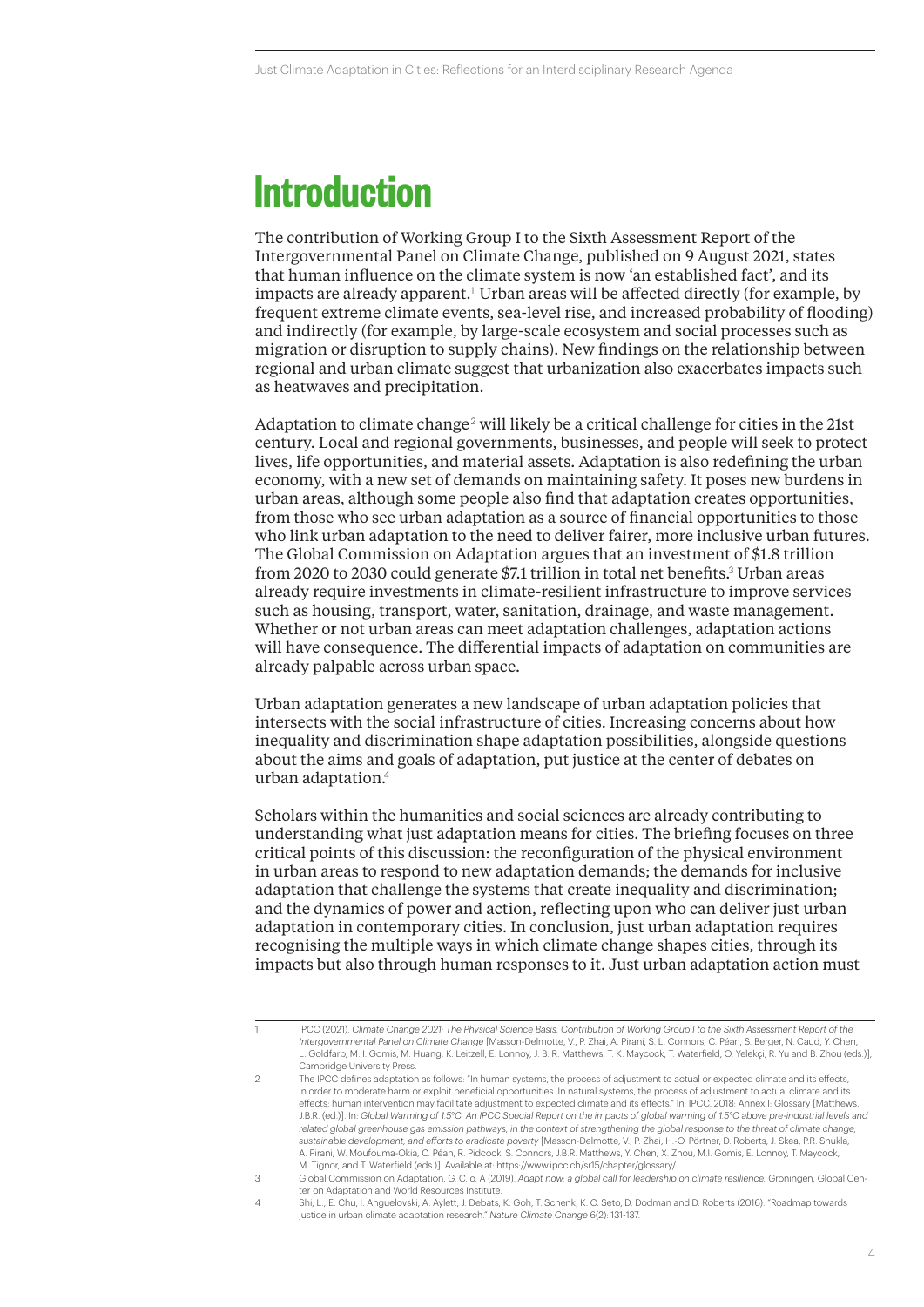also consider existing housing and infrastructure legacies, often shaped by colonial histories and existing practices that enable habitation. Ideas of just adaptation are also closely tied to the production of urban adaptation knowledge, especially whose knowledge counts and whose doesn't count when it comes to decision-making. The humanities and social sciences drive a research agenda that puts just urban adaptation at the centre of collective responses to climate change.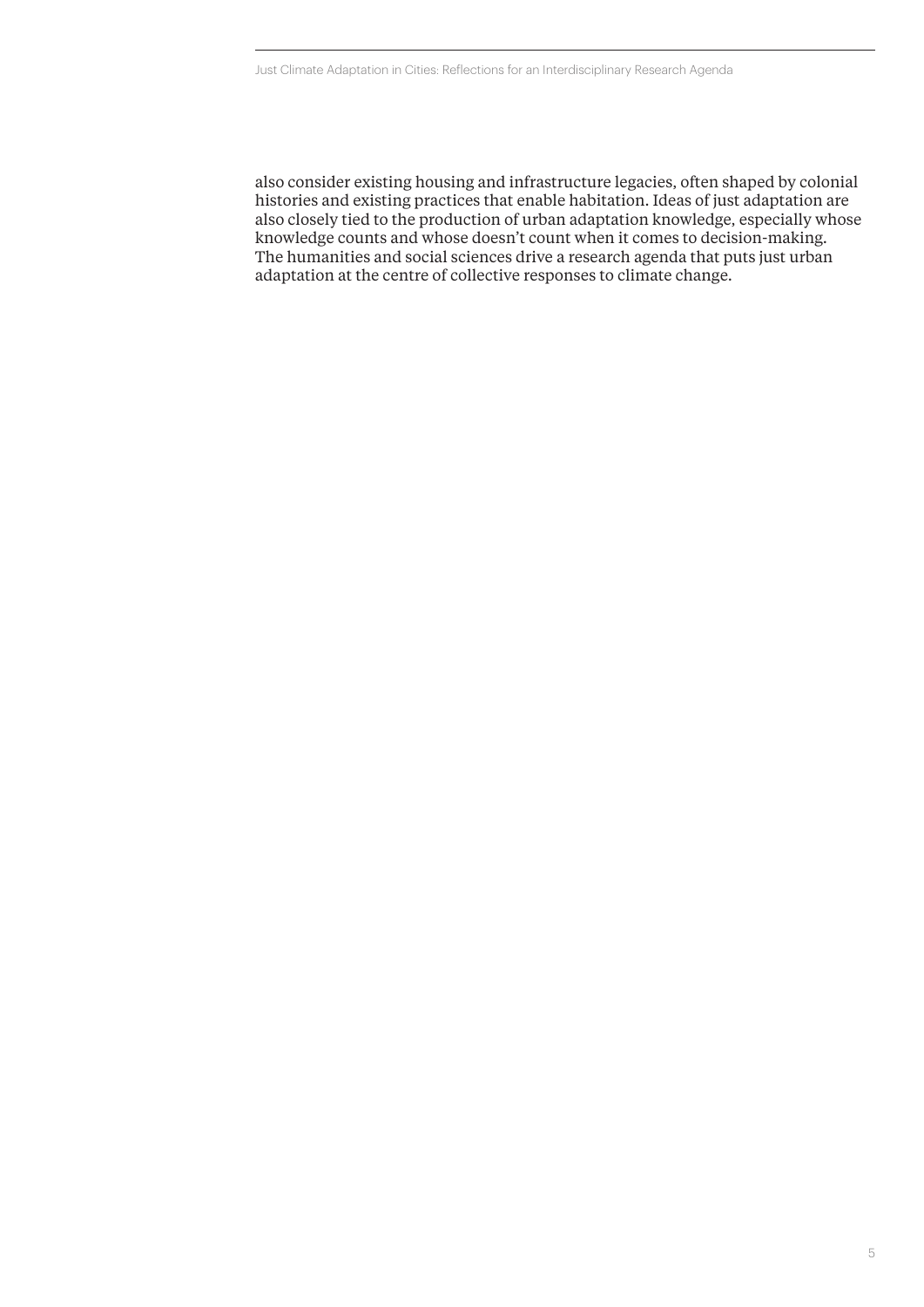### **Adaptation in urban environments**

Urban adaptation does not happen in a vacuum. One insight of recent research literature is that the built environment constrains and shapes the extent to which urban adaptation is possible. History is a central factor shaping adaptation possibilities—histories of unequal social interaction sediment into infrastructure through land values and tenure and shape vulnerabilities to climate change impacts in every city. The normative objective of adaptation policy is to gain resilience, that is, to build urban communities able to withstand disasters and disruptions and use reconstruction efforts to improve conditions and reduce inequality. However, historical processes reveal the different ways in which social and political conditions undermine resilience over time.

The availability of different adaptation responses shapes the material fabric of the city. Adaptation responses depend on uneven geographies of urbanization, manifest in the constitution of large infrastructure systems and their interactions in the context of climate change impacts. The location of cities shapes the interactions between climate-related hazards. For example, future heatwaves will add to the urban heat island effect already shaping lives in cities such as Hong Kong and Singapore.<sup>5</sup>

The development of climate-resilient infrastructure is central to urban adaptation responses, as explained in the Global Commission on Adaptation.<sup>6</sup> Climate-resilient infrastructure is planned, designed, built, and operated in ways that take into account climate-related variability to withstand future climate-changed conditions.<sup>7</sup> Climate-resilient infrastructure may include, for example, measures related to the design of new infrastructures and the retrofitting of old ones, from ICT networks to housing. Digitalization is increasingly seen as mediating more responsive infrastructure systems, but societies increasing dependence on ICT exposes infrastructures to new risks that climate change will exacerbate, for example, if flooding and heatwaves impact on ICT assets.

Common urban adaptation measures include water storage, flood defences, and water supply and sanitation, alongside housing and spatial planning. However, urban adaptation also requires a wider range of measures including the development of prevention measures to tackle vulnerability and develop early warning systems, alongside measures to contain and mitigate disasters, and measures to facilitate rebuilding and adjustment, for example, through the development of nimble infrastructure networks. Urban adaptation needs to be considered at the planning stage, in new infrastructures, in retrofitting existing infrastructures and in examining the additional infrastructure needs that climate change generates. However, just urban adaptation raises deeper questions beyond design and implementation in relation to how infrastructure is embedded in socio-cultural structures — tied with existing practices, regulated by existing institutions, responding to culturally situated needs and desires.

<sup>5</sup> IPCC (2021). *Climate Change 2021: The Physical Science Basis. Contribution of Working Group I to the Sixth Assessment Report of the Intergovernmental Panel on Climate Change* [Masson-Delmotte, V., P. Zhai, A. Pirani, S. L. Connors, C. Péan, S. Berger, N. Caud, Y. Chen, L. Goldfarb, M. I. Gomis, M. Huang, K. Leitzell, E. Lonnoy, J. B. R. Matthews, T. K. Maycock, T. Waterfield, O. Yelekçi, R. Yu and B. Zhou (eds.)], Cambridge University Press.

<sup>6</sup> The summary for example states "The report's authors suggest that upgrading living conditions in vulnerable communities which might mean improving housing, water, sanitation, drainage, and waste management — will build resilience and strengthen their adaptive capacity."

<sup>7</sup> OECD (2018). 'Climate-resilient Infrastructure', *OECD ENVIRONMENT POLICY PAPER NO. 14.* Paris, OECD.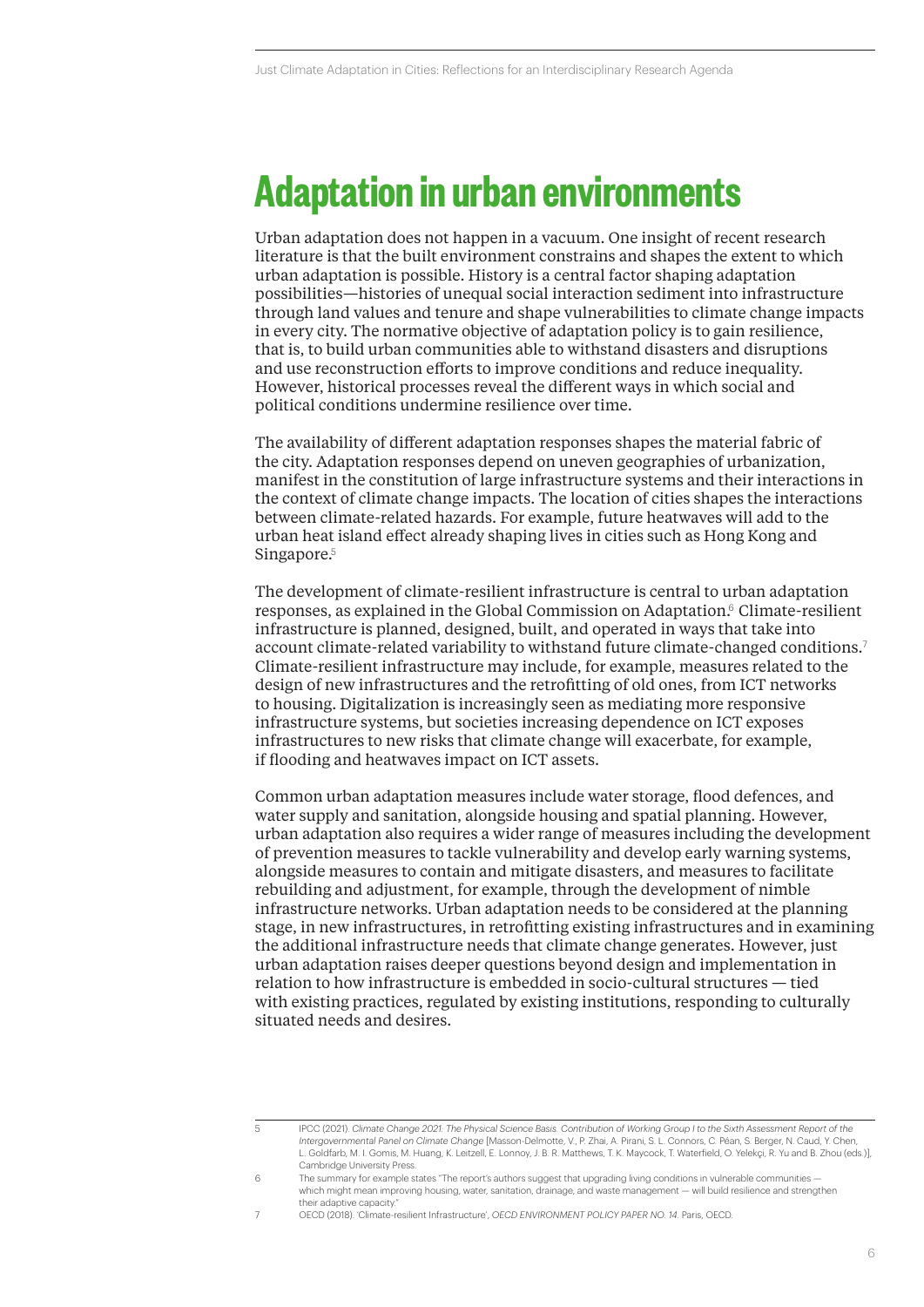Mitigation measures support adaptation because they are a means to prevent the root causes of climate change, thereby reducing the need for future adaptation and avoiding extreme scenarios where adaptation becomes impossible. Moreover, addressing mitigation and adaptation in tandem may facilitate the generation of co-benefits. For example, renewable microgrids enable energy access, support the development of jobs and technical capacity, promote low carbon infrastructure, and build resilience, for example, by facilitating access to communication infrastructure. Off-grid electricity systems may be easier to protect from disasters. At the same time, the development of local capacity for micro-grid construction and maintenance may be an asset to manage off-grid infrastructure during a disaster.

A new paradigm of urban adaptation — one that acknowledges the need for reconsidering human-nature interactions — is informing a new generation of climate adaptation plans in cities worldwide. A key observation is that urban adaptation demands responses that move away from a problem-solution frame. Instead, urban adaptation requires recognizing climate change as an ongoing phenomenon in contemporary societies that requires multiple actions, feedbacks, and adjustments. The city emerges as an emergent quality of multiple dynamic processes (economic transaction, social interaction, resource use) that cannot be entirely future-proofed. Actions that are adaptive and enable rethinking and adjustment will likely be more suited to a climate-resilient future. This is a new paradigm that demands new research about how trade-offs are managed under conditions of uncertainty so that vulnerable urban populations benefit. Nature-based solutions and social protection policies are new areas of interest associated with this paradigm.

Nature-based solutions refer to actions that use nature to address societal challenges, in this case, to mitigate the impacts of climate change, and protect nature and biodiversity. From mangroves that protect coastal cities to forest restoration programs that protect water reserves and urban farming initiatives, nature-based solutions recast nature as helpful infrastructure to support urban societies. The multifunctional character of nature-based solutions makes them attractive to different policy constituencies. However, social research has uncovered evidence of challenges related to practical aspects of implementation and their potential negative impacts on vulnerable social groups. For example, green infrastructures may increase the desirability of certain neighbourhoods, increasing land prices and pricing out lower-income groups that find new housing prices unaffordable, a process generally referred to as green gentrification.<sup>8</sup>

Social protection policies refer to any policies that address the consequences of lifelong exclusion, poverty, and vulnerability. Standard social protection policies include access to healthcare and education, child protection, measures to support life at old age, efforts to support low incomes, access to services, social security, and insurance. They may also include urban design policies, such as design measures to make the urban space accessible and facilitate evacuations of people with reduced mobility. The COVID-19 pandemic demonstrated the importance of social protection policies to prevent deaths and further damage in communities. Government interventions that failed to take account of the local circumstances and needs of vulnerable groups, such as lockdowns in informal markets, had a devastating impact on the whole society. In the absence of government services, communities themselves had to provide those social protection services, sometimes in partnership with local governments. In the context of climate change, just urban adaptation will

<sup>8</sup> Xie. L (2021) *Valuing Inclusion and Diversity, Embracing Uncertainty: Ways Forward for Nature-based Solutions*. The British Academy; Mabon. L (2021) *Nature-Based Solutions and the Green Economy.* The British Academy.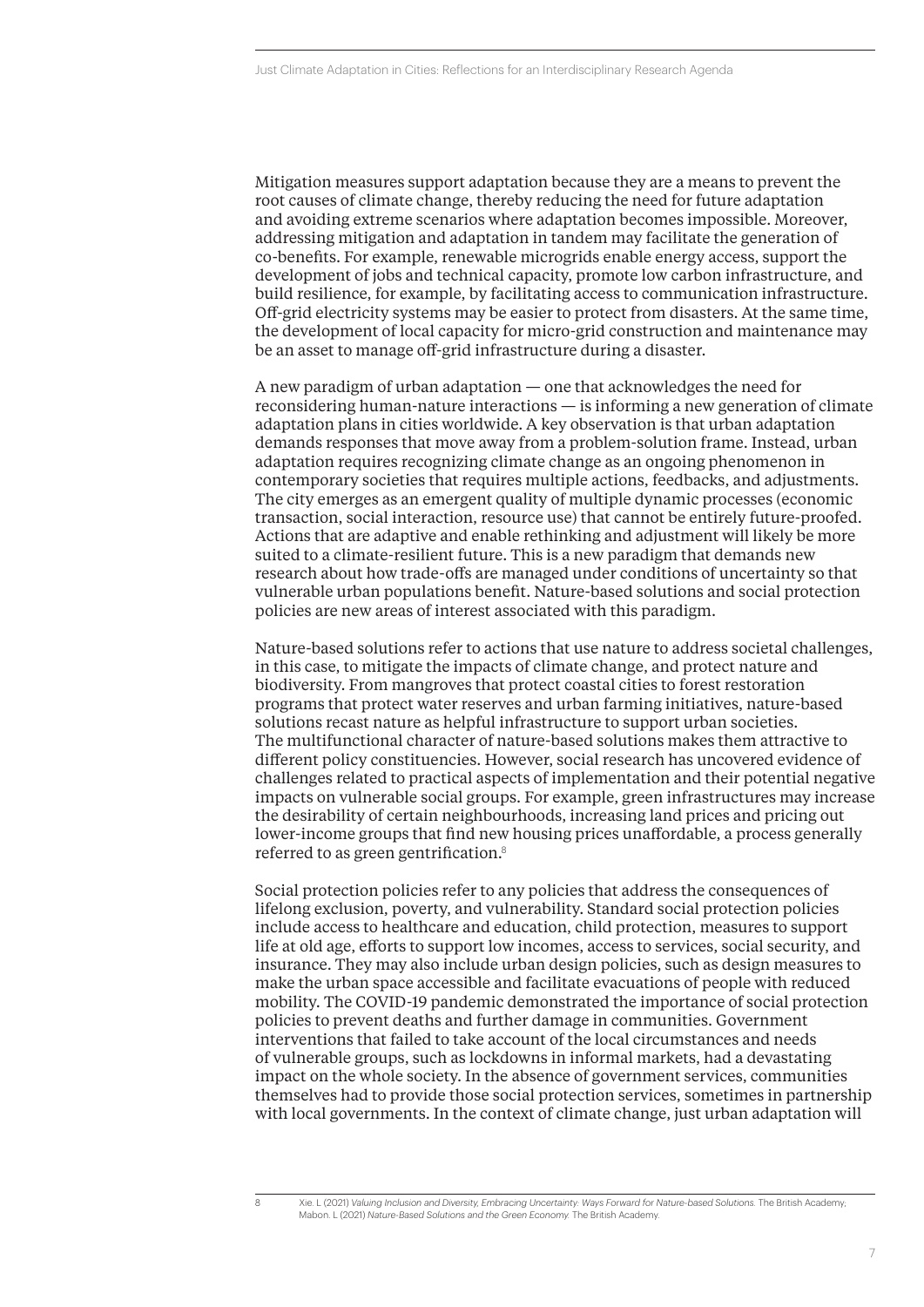require supporting structures of social protection. How to deliver social protection in urban areas is a central question for research on adaptation and resilience.

Thinking of climate-resilient infrastructures also depend on the city's social infrastructure, which supports essential living needs, such as health services and education. How do climate change adaptation policies intersect with physical and social infrastructures in cities? Empirical evidence and shared experiences show that local governments play a crucial role in implementing global agendas such as the Sustainable Development Goals because they can align delivery with local conditions and needs.<sup>9</sup> Multi-institutional partnerships also play a crucial role in integrating multiple concerns in the delivery of adaptation action that aligns with people's aspirations to achieve prosperity and wellbeing. Architectural humanities dedicated to imagining the future of cities may help further the inquiry into just urban adaptation by examining the provisional and makeshift responses to changing environments that enable inhabitation of urban space. As new styles of planning develop to address the unique demands of urban adaptation, financial questions need to be asked for new development together with questions about how to protect intangible forms of heritage, local knowledge, and existing local capacities that may determine the long-term effectiveness of local responses.

Just urban adaptation depends on urban histories and how urban inequality congeals into specific urban landscapes. Historical and archaeological records have helped understand how climate changes and how cities change with the climate. Urban histories of colonialism, exclusion, and exploitation are visible in spatial and resource inequalities. Urban histories are drawn in the landscape and manifest in neighbourhoods that face simultaneously environmental risk and economic exclusion. Lack of essential services, a driver of climate vulnerability, is often common in areas with greater exposure to flooding, heating, and drought risks. The 2021 IPCC report demonstrates that documenting urban material histories reveals the interconnected drivers of vulnerability and emissions. The configuration of enclaves and areas of privilege, the enclosure of protected enclaves and subsequent gentrification of urban areas, the imposition of large infrastructure projects that only serve a subset of the urban population: urban history research can make a difference in understanding adaptation possibilities.

Urban history and political science can also help us to understand the impact of social movements on current action narratives. For example, the urban revolutions of the early 2010s in the wake of the global economic crisis linked human rights and democratization claims with concerns about the operation of the capitalist economy, degrading both society and nature. These social movements were closely related to public spaces in urban areas from Tahir Square to Occupy Wall Street. Through art, social media, collective workshops, they demonstrated how placemaking might be an effective strategy to address local vulnerabilities. Similarly, social movements concerned with climate change increasingly appear concerned about the complex linkages between human rights and environmental threats. Social movements have generated a sense of emergency, although mitigation is often emphasised over adaptation. Even though the discourse of emergency has motivated over 2000 emergency declarations among different institutions worldwide, these efforts have not been followed by a commensurable response from the public and private sectors.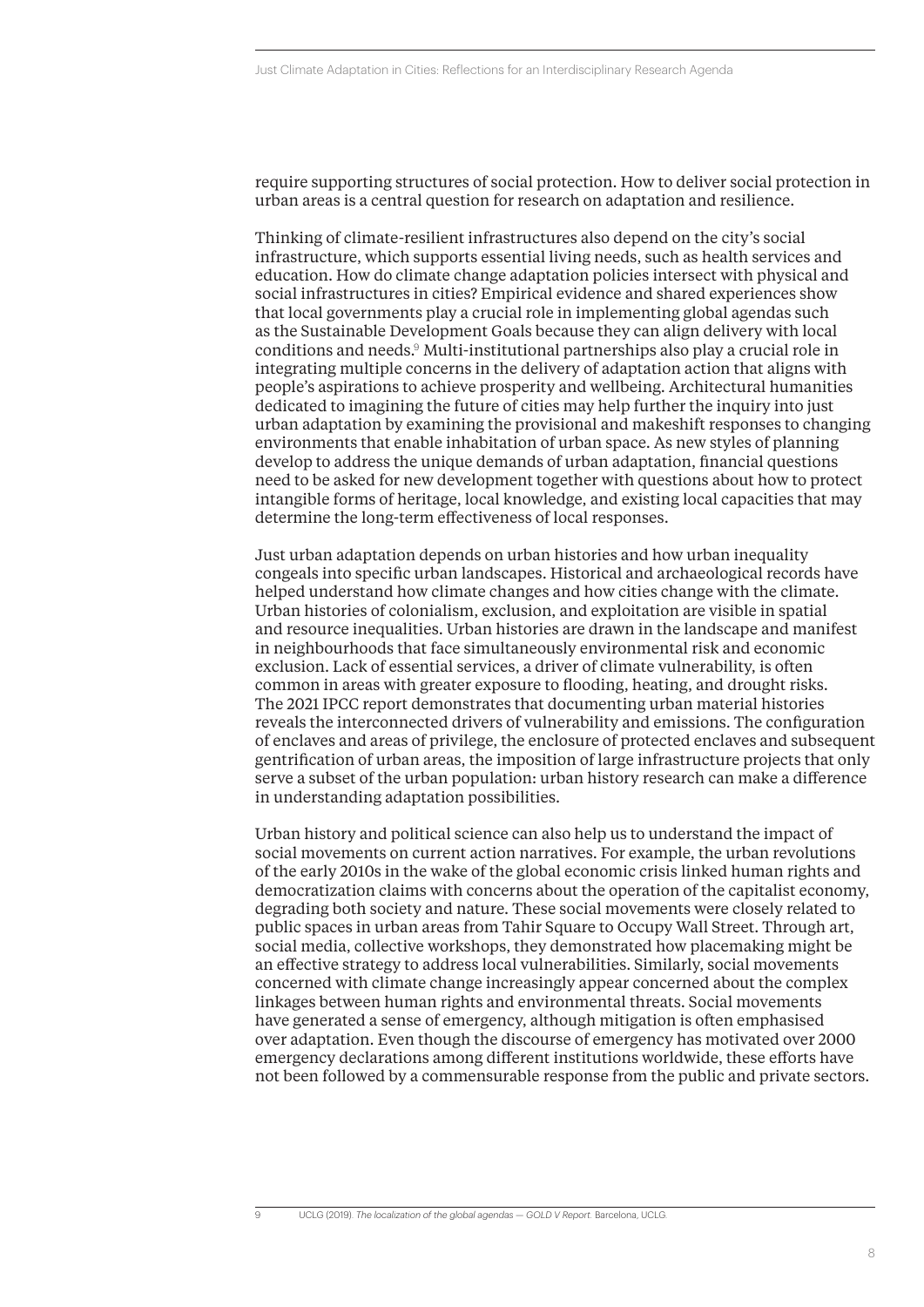### **Challenges of justice in urban adaptation**

Climate change will affect everyone, but some people will suffer the brunt of its impacts more than others. Vulnerable urban communities often have higher exposure to climate change coupled with limited capacity to respond after climate-related events. People's vulnerabilities are shaped by multiple drivers of inequality and how they manifest in social networks — including gender, class, race, ethnic origin, age, level of ability, sexuality, and nonconforming gender orientation. These drivers shape individual and groups' unique experiences of risk and their adaptive capacities.

Gender-based discrimination is still rampant in many cities, and few cities attend to the needs of children and young people, older adults, or less-able people.<sup>10</sup> Racism and discrimination based on sexual orientation and gender equality, religion, class and caste, or ability also impact the lives of people who cannot access social support structures or struggle to join collective movements or communities. Cultural, institutional, and social discrimination became apparent during the COVID-19 pandemic. In the UK, for example, being black increases the risk of hospitalization.<sup>11</sup> COVID-19 made the impact of inequality and discrimination visible. The pandemic has had a material effect on the economy that has reinforced these inequalities and created a setback in advances to reduce poverty levels across all countries. Moreover, inequalities have an inter-generational component, as discrimination factors may be passed from one generation to another. Questions of memory and restitution are central to climate justice debates because climate injustice is related to other forms of violence and marginalization which have a material expression in the urban environment.

What conditions exacerbate vulnerabilities to climate change, and to what extent are those conditions recognized? Growing levels of inequality and exclusion have gone hand in hand with rapid urbanization.<sup>12</sup> These inequalities are reflected in spatial patterns in urban environments that mark divides between privileged and disadvantaged communities. One symptom of such urban inequality is the growth of informal settlements where the gap in urban services and housing quality coupled with lack of formal recognition by the state impacts people's lives and livelihoods. Informality is difficult to define (let alone measure), but one such attempt, the Atlas of Informality, points out that informal settlements account for one-third of all the urbanized areas.<sup>13</sup> A common statistic mentioned is that 1 in 7 people live in informal settlements. Outside informal settlements, many people also suffer from a lack of access to services — because of institutional barriers, affordability, or the material conditions of living. Lack of services compounds the impact of climate change and limits the possibilities for recovery.

Just urban adaptation must actively engage with the forms of spatial inequality already visible in the urban environment, and address them head-on, for example, via urban planning. Citizens can drive processes of knowledge co-production to identify the risks of climate change that people face, how they may affect them, and what responses may be effective and fair. Inhabitants in informal settlements may already experience climate-related adverse outcomes but have limited knowledge of

<sup>10</sup> See also policy evidence from Barford, A., Proefke, R., Mugeere, A., Stocking, B. (2021) *Young people and climate change.* The British Academy.

<sup>11</sup> CDC (2021) *Disparities in COVID-19-Associated Hospitalizations. Racial and Ethnic Health Disparities. Centers for Disease Control and Prevention.* Available at: https://www.cdc.gov/coronavirus/2019-ncov/community/health-equity/racial-ethnic-disparities/disparitieshospitalization.html

<sup>12</sup> UN-Habitat (2020). *World Cities Report 2020: The Value of Sustainable Urbanization.* Nairobi, UN-Habitat*.*

<sup>13</sup> *Atlas of informality* available at: https://www.atlasofinformality.com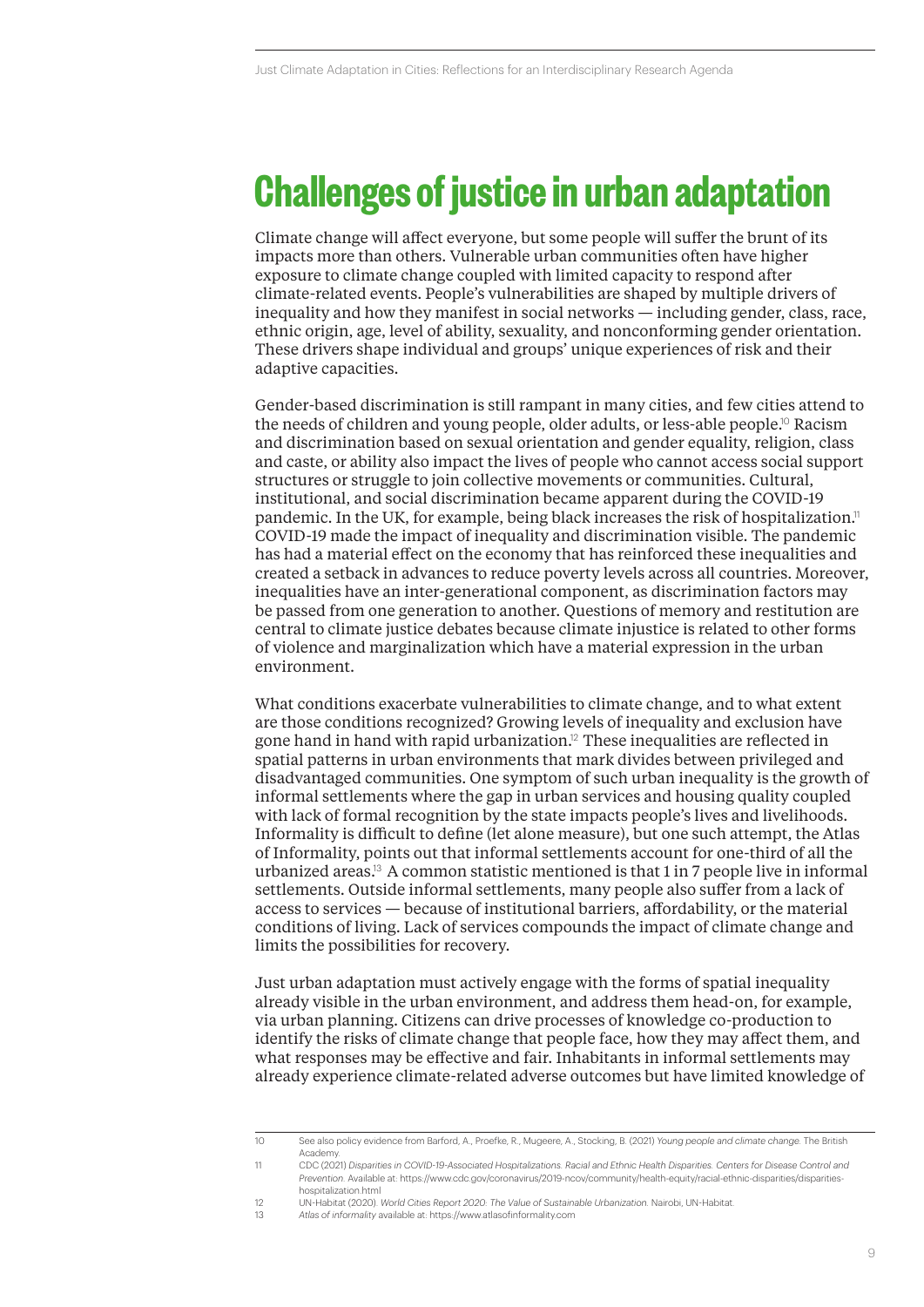how those outcomes may change in the future. Relatively cheap and straightforward responses (such as practical waste collection to reduce flooding, housing designs that facilitate cooling, green public space, transitions to streetlights with solar power, access to clean fuels) may have an enormous impact. Still, climate finance tends to concentrate on large, prestige-oriented infrastructure projects. There are also limited efforts to support the informal economy, even though it constitutes the lifeblood of many cities.<sup>14</sup> The formal economy is emphasized at the expense of informal economy opportunities for social groups that suffer discrimination, exclusion, and poverty.

Climate change is likely to exacerbate these processes, as privileged social groups prioritise measures to protect themselves at the expense of delivering public services for all. Equity must be put at the heart of adaptation measures to ensure that they do not exacerbate existing forms of discrimination. Fighting economic inequality is increasingly recognised as an effective means to fight climate change. Challenging inequality means also challenging, for example, the social structures that enable certain individuals and corporations to drive and maintain high carbon lifestyles at the expense of everyone's security. In that sense, mitigation measures that entail redistribution, such as taxation of polluting behaviours, have an important adaptation value.

Not surprisingly, just urban adaptation is most often linked to actions that challenge the structural drivers of inequalities. Planning strategies for a spatially just city in ways that reflect and represent the diversity of the urban population may work. Still, it cannot be the sole proposition to deliver climate justice. Actions that actively challenge entrenched forms of institutional and cultural discrimination may also be central to advance climate justice, from facilitating work place diversity to questioning the historical and cultural basis of cliches and prejudices that enable the reproduction of discriminatory practices in everyday life.

Climate-resilient development pathways are development trajectories that combine adaptation and mitigation goals, and that acknowledge the interconnectedness between those goals. At the heart of this idea is the possibility of challenging the profound inequalities that shape societies and cities. Recent debates have highlighted that how adaptation happens is as important as what adaptation takes place. A concern with maladaptation — the possibility that climate change responses may do more harm than good — has influenced adaptation debates.<sup>15</sup> There are high risks that urban adaptation may cause maladaptation, particularly when justice concerns are ignored, for example, with the formation of enclaves of privilege securitized at the expense of surrounding neighbourhoods. In this context, we need to move from defining the principles for just transition and seek specific entry points to deliver future cities that work for all. Examples of just urban adaptation may be confined to particular contexts and have small impacts. Still, they always support the collective belief that climate justice is possible even in the context of increasing division and inequality.

<sup>14</sup> UN-Habitat (2020). *World Cities Report 2020: The Value of Sustainable Urbanization.* Nairobi, UN-Habitat.

<sup>15</sup> Eriksen, S., E., Schipper, L. F., Scoville-Simonds, M., Vincent, K., Adam, H. N., Brooks, N., Harding, B., Lenaerts, L., Liverman, D., and Mills-Novoa, M. (2021). "Adaptation interventions and their effect on vulnerability in developing countries: Help, hindrance or irrelevance?" *World Development* 141: 105383.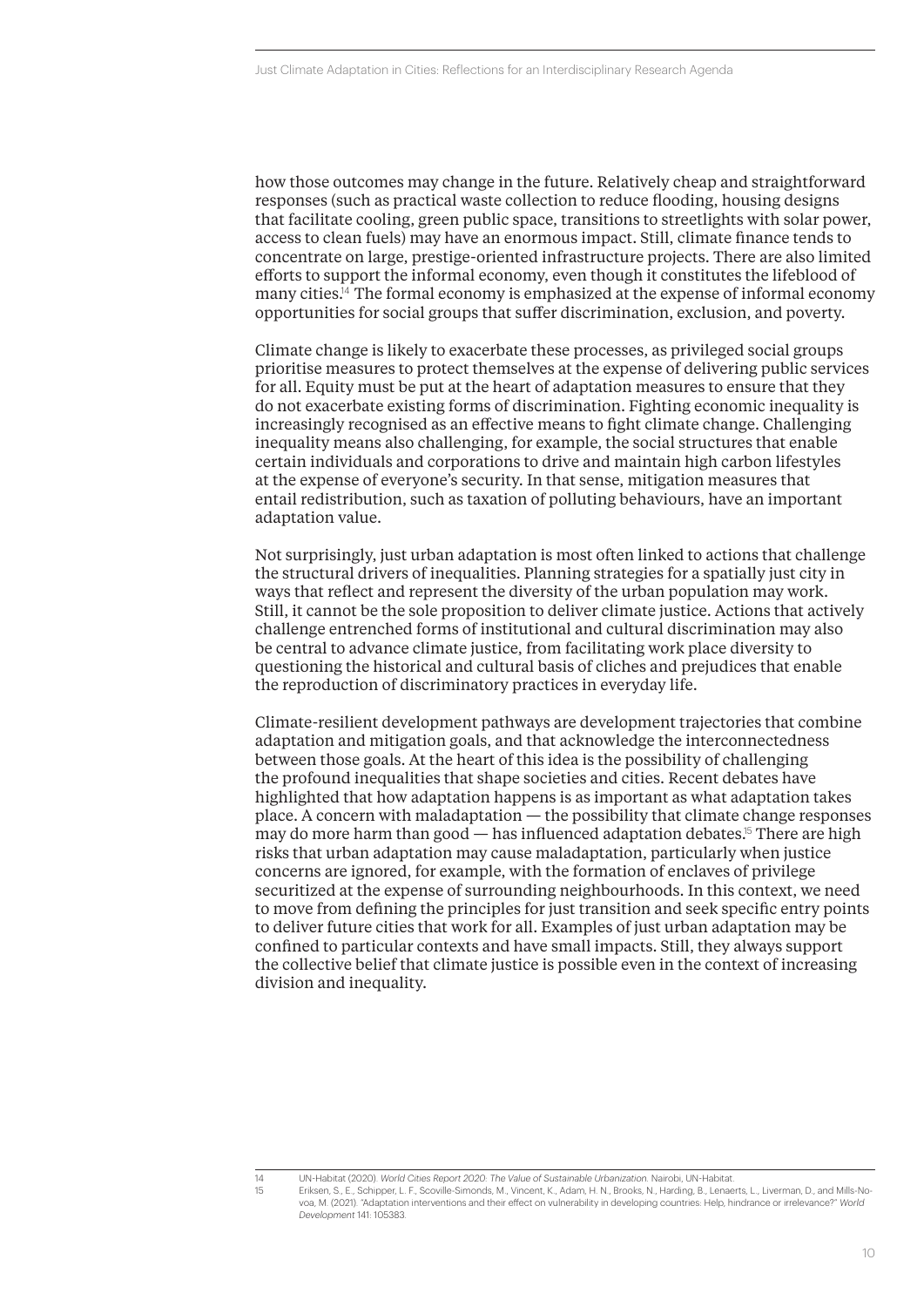### **Power and agency in climate adaptation**

For the last two decades, adaptation discussions have emphasized responsibility for climate change: who must deliver adaptation and mitigation action and who must finance it. Recent work on local adaptation action, however, highlights the practical aspects of climate action.<sup>16</sup> In practice, a wide range of actors has a direct influence on the urban fabric, from international city networks such as C40 and ICLEI (shaping ideas of best practice in urban environments) to local communities (stepping in to facilitate the provision of services and social support when state services are absent). The role of the local government in facilitating just urban adaptation is well known, but local governments face multiple difficulties. Visible challenges for local governments are:

- 1. inadequacy of policy frameworks at the national and regional levels that limit the local government's agency;
- 2. institutional cultures that reproduce inadequate models of decision making, limit integrated planning, or prevent cooperation across departments; and
- 3. lack of adaptation finance to implement local action.

Demands for flexibility in infrastructures require equally flexible and adaptive structures of power in local governance.

Local governments, communities, and small enterprises face challenges in linking place-specific adaptation to broader challenges. As our understanding of compound risks develops, local approaches that treat specific risks in isolation become untenable. At the same time, many actors operating in the urban environment may not have the capacity or legitimacy to address the broader contexts in which they face risks, whether they are local governments, communities, or small businesses. For example, intense droughts and other climate disruptions may affect food supply chains. Disruptions may be particularly dramatic in the context of agricultural intensification, where urban dwellers may struggle to access food in cities surrounded by commodity crops. In Rosario, Argentina, soya production has displaced the production of food for the city. Since the early 2000s, the local government has partnered with communities and small businesses to develop urban agricultural practices in marginal urban land, helping develop new skills among urban dwellers and creating employment opportunities.<sup> $\sigma$ </sup> In doing so, the city of Rosario has built resilience while also claiming control over food resources what international activists call food sovereignty. Social movements claiming food, resource, and energy sovereignty re-examine local relations to resources and technologies while facilitating communicative approaches to planning. Some activists see this as a new paradigm to claim agency for people in the quest for urban resilience.

As risks intensify, climate adaptation may become an attractive business opportunity, and thus, private finance may help bridge the adaptation finance gap. Paradoxically, financing large infrastructure projects may be easier than facilitating smaller, nimble projects that may directly benefit urban dwellers. For example, South African planner Vanessa Watson has tracked what she called 'African urban fantasies:' large projects of urban invention that do not relate to the material realities

<sup>16</sup> Castán Broto, V. and Westman, L. (2021) *From Asking Why to Thinking How: Emerging Challenges for Urban Climate Action.* The British Academy.

<sup>17</sup> Sustainable Food Production for a Resilient Rosario won the 2020-2021 Prize for Cities on June 29, 2021. Additional information can be found here: https://www.wri.org/insights/rosario-urban-farming-tackles-climate-change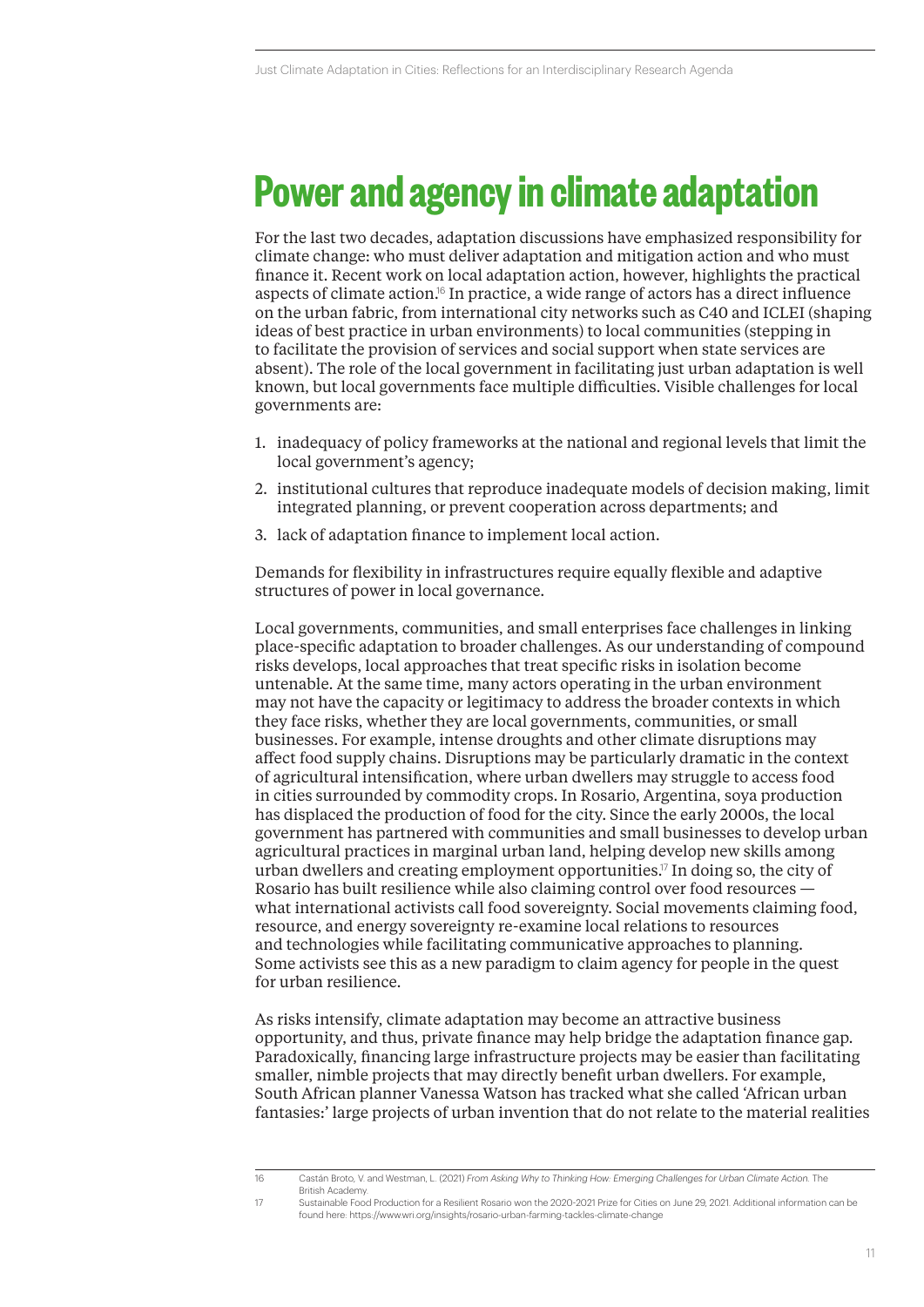of life in cities, let alone challenge existing drivers of inequality.<sup>18</sup> The fixation with smart cities has also displaced organic models of urban development in favour of fantasies of urban control that invariably entail the deployment of information and communication technologies, with scant attention to the additional risks that such technologies generate. There is a risk that large investment programmes focused on infrastructure, such as the Green New Deal in the US and the European Green Deal in Europe, facilitate the deployment of large infrastructure projects at the expense of new alternatives of nimble and locally managed projects that could advance just urban adaptation. In the light of historical evidence about the long-term evolution of climate change during the industrialization period, there is growing scepticism about short-term responses that end up creating intractable long-term problems.

Large investments led by large companies with limited oversight from the public sector often result in additional hardships for vulnerable communities who see their livelihoods and social worlds disrupted. In addition, such approaches often overlook the opportunities to develop resilience already present in the urban environment. For example, in the context of informality, many people may resort to improvisation and makeshift infrastructures adapting to constantly changing urban settings and building models of urban development that may prove to be robust over the long term. Neighbourhood management groups in different parts of the world already provide collective services from running children's groups, providing security to the community, and allocating collective responsibilities. Such modes of innovation may be a more effective way to deliver just urban adaptation and reach scale through engaging citizens, communities, small enterprises, local institutions, and knowledge intermediaries such as universities, NGOs, and city networks.

As argued above, just urban adaptation also depends on facilitating the inclusion of those sectors of the urban population that are systematically excluded from decision making. Those who suffer discrimination often struggle to influence the policy decisions that affect them directly. While there is a consensus about the need for inclusive urban policy, there is less agreement about what it would mean to facilitate such inclusion. The local government may provide an intermediary level of action that can facilitate participation. Public requests for climate justice have also raised interest in broader involvement, for example, in Climate Assemblies or Citizen Juries — though the effectiveness of these participatory forums is still not apparent, as they primarily operate as advisory rather than executive institutions. Participatory budgeting could help build resilience but there are no empirical examples to demonstrate its effectiveness. Litigation may also be an essential route to contest adaptation actions and propose new ones.<sup>19</sup>

Climate justice has a vital component of recognition and due participation, something long recognized in the research literature on environmental justice.<sup>20</sup> Urban scholars have put justice-oriented research at the centre of environmental action. Philosophers have raised complex questions about the extent to which existing processes of knowledge production are subject to epistemic injustice  $^{21}$  that too often shapes processes of decision making and even the general understanding of the world and what is to be done — gaining agency to respond to the extreme situations under climate change requires producing and claiming relevant knowledge that bridges future climate change impacts with local experiences.

<sup>18</sup> Watson, V., 2014. 'African urban fantasies: dreams or nightmares?' *Environment and Urbanization,* 26(1), pp.215-231.

<sup>19</sup> Bouwer, K. and Setzer, J. (2021) *Climate litigation as climate activism: what works?* The British Academy.

<sup>20</sup> Agyeman, J. (2014). 'Environmental justice and sustainability.' *Handbook of sustainable development*, Edward Elgar Publishing.

<sup>21</sup> Fricker, M. (2007). *Epistemic injustice: Power and the ethics of knowing,* Oxford University Press.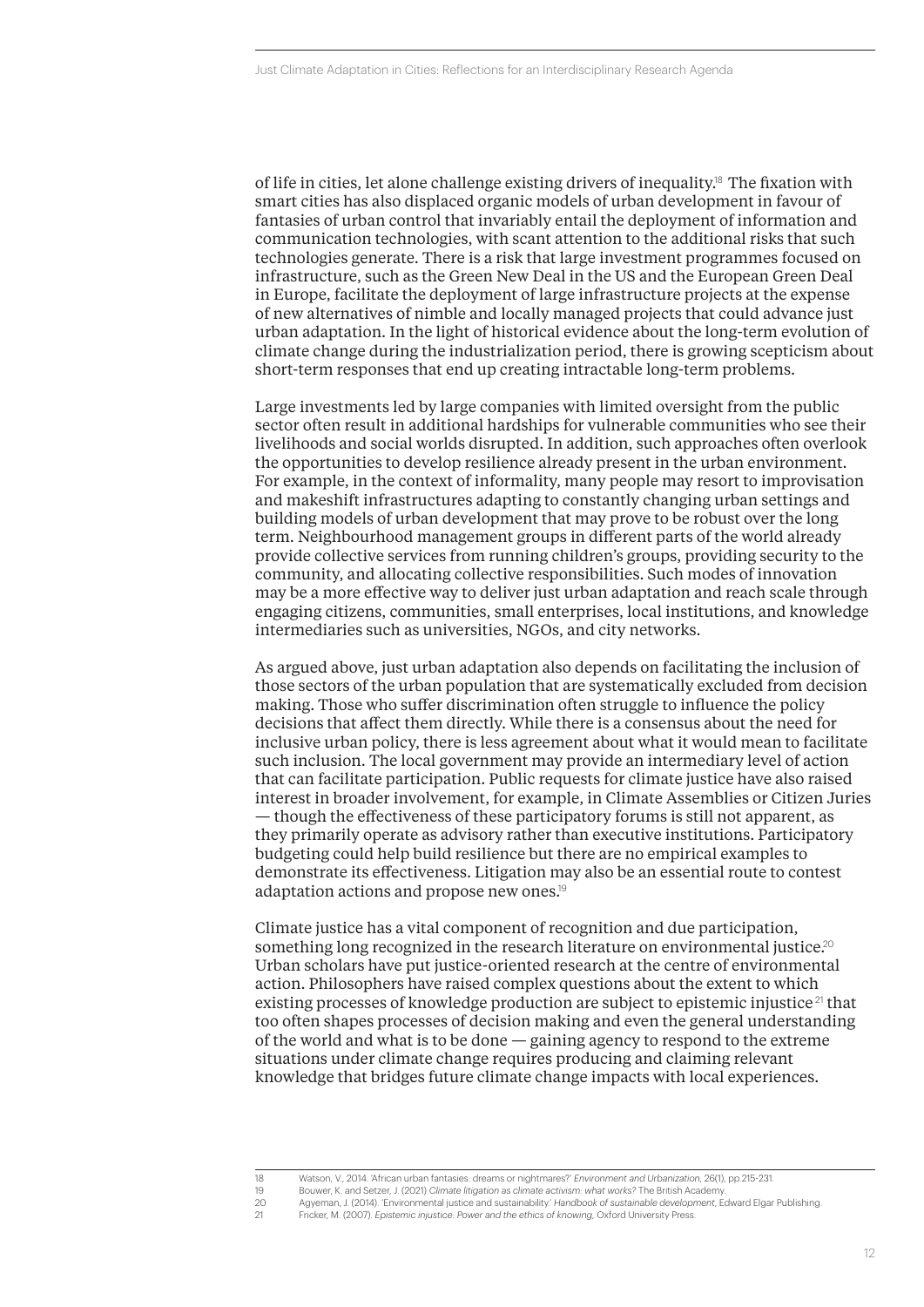Knowledge coproduction recognizes the possibilities of bringing together multiple perspectives and types of knowledge to develop actions that improve equality and wellbeing in urban environments.<sup>22</sup> Co-production is a means to build a common understanding of a problem and deliver more creative means to thinking about the city. It relies on both informal and formal mechanisms of equitable engagement, collaboration and partnership. However, co-production alone is not a panacea. Co-production processes face the same power dynamics that influence social life, and vulnerable communities may see themselves playing a role in co-production process that do not fully recognize their capacities. At the same time, communities that already face discrimination may not be able to engage with collaborations that endanger them. For example, some communities have expressed concern that community mapping exercises may facilitate further discrimination if they provide data that enables evictions or shows the community's dependency on resources. These tensions in the production of knowledge need to be navigated accepting uncertainty, focusing on the creation of collective visions through working together, setting precedents, building political capabilities, create unlike alliances, mobilising cultural heritage, and an ethics of care.

Inclusive urban adaptation calls for moving away from victimizing communities, looking instead towards the structural causes of vulnerability on the one hand and the need for measures that harness the potential of those communities to respond to the challenges of climate change. Heroic narratives that dominate Western literature prevent our engagement with collective-led narratives that can mediate the construction of future communities and multi-scalar solidarities.<sup>23</sup> Rather than searching for a saviour (a daring politician, a new incredible technology) we need to work together to build collective solidarities capable to withstand the rising tides. Urban areas, as centres of action and innovation for social movements and urban communities, provide spaces where such alternative perspectives can emerge to reclaim collective human capacities. Climate justice also raises broader political questions about the enduring legacies of colonialism that shape urban inequality today and increasing demands for racial justice that are increasingly visible in climate movements. Creative engagements with black futurism, feminist practices of care, or queer research<sup> $24$ </sup> are an invitation to re-examining social structures that we take for granted (white supremacy, heteropatriarchy, gender stereotypes) and constitute the societies and economies that caused climate change in the first place.

<sup>22</sup> Hemström, K., Simon, D., Palmer, H., Perry, B., and Polk, M. (2021) *Transdisciplinary Knowledge Co-production: A Guide for Sustainable Cities,* UK: Practical Action Publishing http://dx.doi.org/10.3362/9781788531481

<sup>23</sup> Gosh, A. (2016). *The Great Derangement: Climate Change and the Unthinkable*. Chicago, University of Chicago Press. 24 See for example: Patrizio, A., (2020). 'Ecologies of feminism and the queer'. In *The Ecological Eye* (pp. 60-76). Manchester University Press.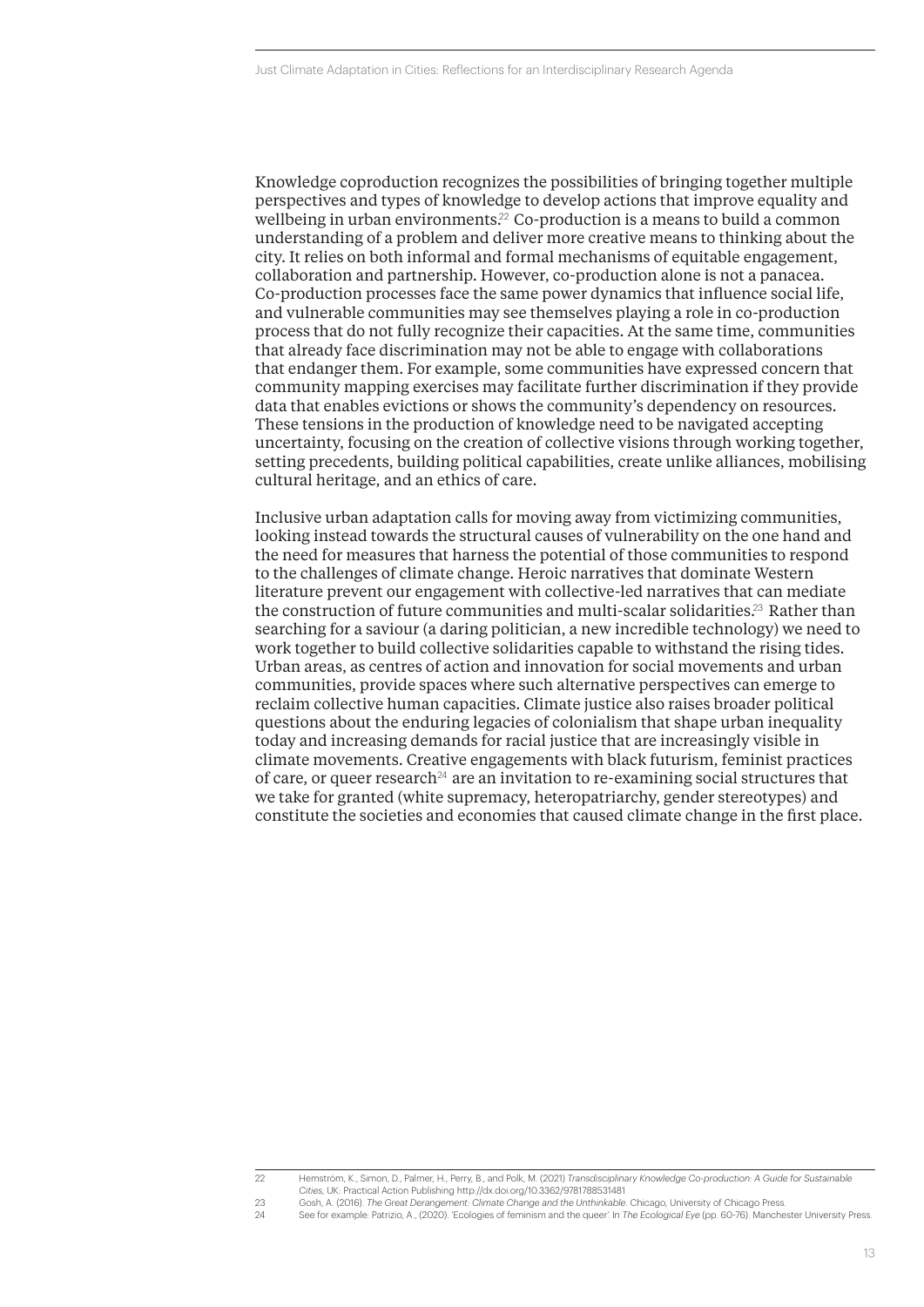## **Conclusions and Key Points**

- Urban adaptation generates a new landscape of urban adaptation policies that intersects with the social infrastructure of cities. Increasing concerns about how inequality and discrimination shape adaptation possibilities, alongside questions about the aims and goals of adaptation, put justice at the center of debates on urban adaptation.
- Just urban adaptation must actively engage with the forms of spatial inequality already visible in the urban environment. History is a central factor shaping adaptation possibilities — histories of unequal social interaction sediment into infrastructure through land values and tenure and shape vulnerabilities to climate change impacts in every city.
- Just urban adaptation raises deeper questions beyond design and implementation in relation to how infrastructure is embedded in socio-cultural structures — tied with existing practices, regulated by existing institutions, responding to culturally situated needs and desires.
- Mitigation measures support adaptation because they are a means to prevent the root causes of climate change, thereby reducing the need for future adaptation and avoiding extreme scenarios where adaptation becomes impossible.
- Vulnerable urban communities often have higher exposure to climate change coupled with limited capacity to respond after climate-related events. People's vulnerabilities are shaped by multiple drivers of inequality and how they manifest in social networks — including gender, class, race, ethnic origin, age, level of ability, sexuality, and nonconforming gender orientation. These drivers shape individual and groups' unique experiences of risk and their adaptive capacities.
- Climate justice has a vital component of recognition and due participation, something long recognized in the research literature on environmental justice.
- Knowledge coproduction recognizes the possibilities of bringing together multiple perspectives and types of knowledge to develop actions that improve equality and wellbeing in urban environments. Co-production is a means to build a common understanding of a problem and deliver more creative means to thinking about the city. It relies on both informal and formal mechanisms of equitable engagement, collaboration and partnership.
- Citizens can drive processes of knowledge co-production to identify the risks of climate change that people face, how they may affect them, and what responses may be effective and fair.
- In practice, a wide range of actors can influence on the urban fabric to facilitate urban adaptation, from international city networks such as C40 and ICLEI to local communities.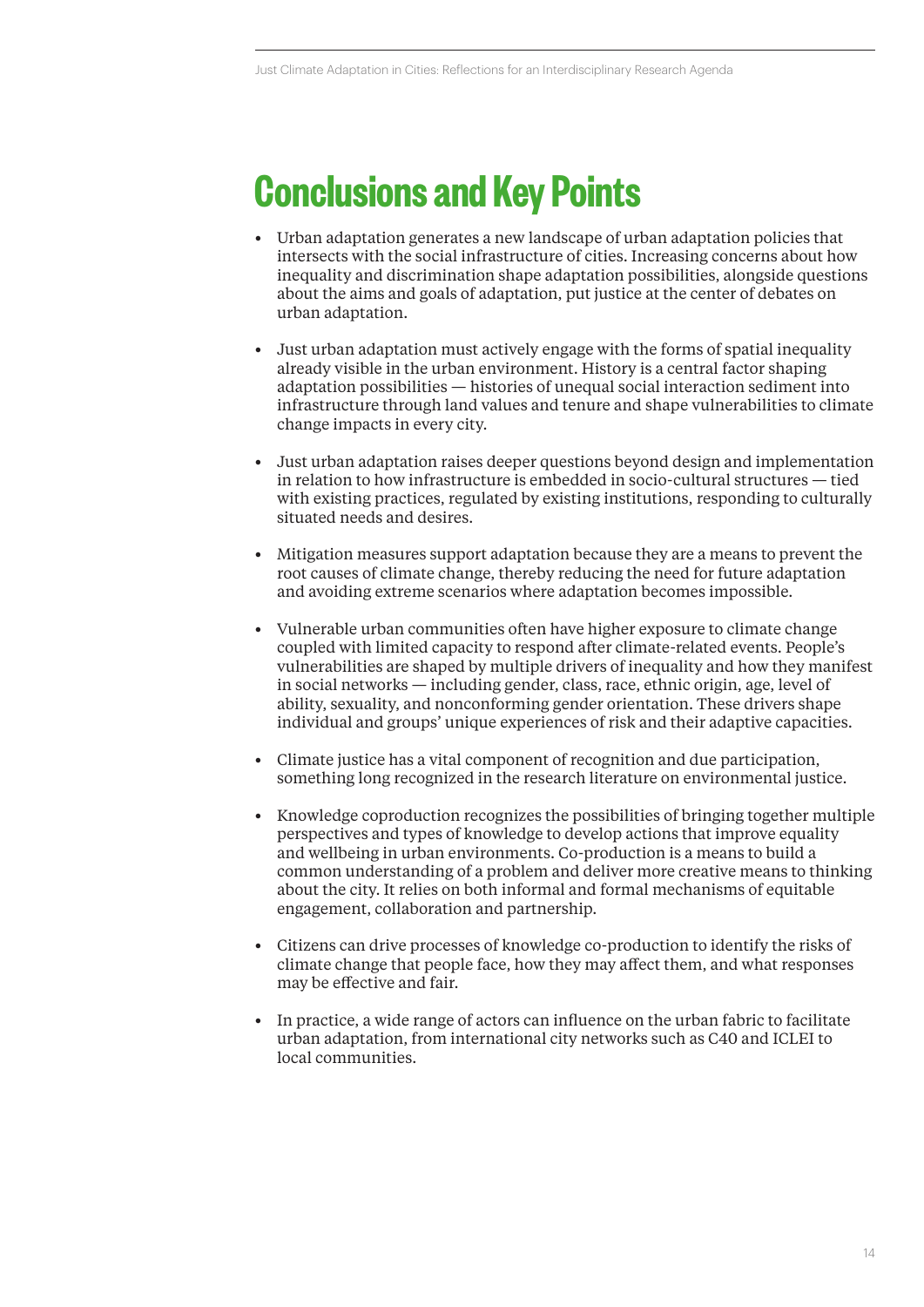# **About the Academy**

The British Academy is an independent, self-governing corporation, composed of almost 1,000 UK Fellows and 300 overseas Fellows elected in recognition of their distinction as scholars and researchers. Its objectives, powers and framework of governance are set out in the Charter and its supporting Bye-Laws, as approved by the Privy Council. The Academy receives public funding from the Science and Research budget allocated by a grant from the Department for Business, Energy and Industrial Strategy (BEIS). It also receives support from private sources and draws on its own funds. The views and conclusions expressed here are not necessarily endorsed by individual Fellows but are commended as contributing to public debate.